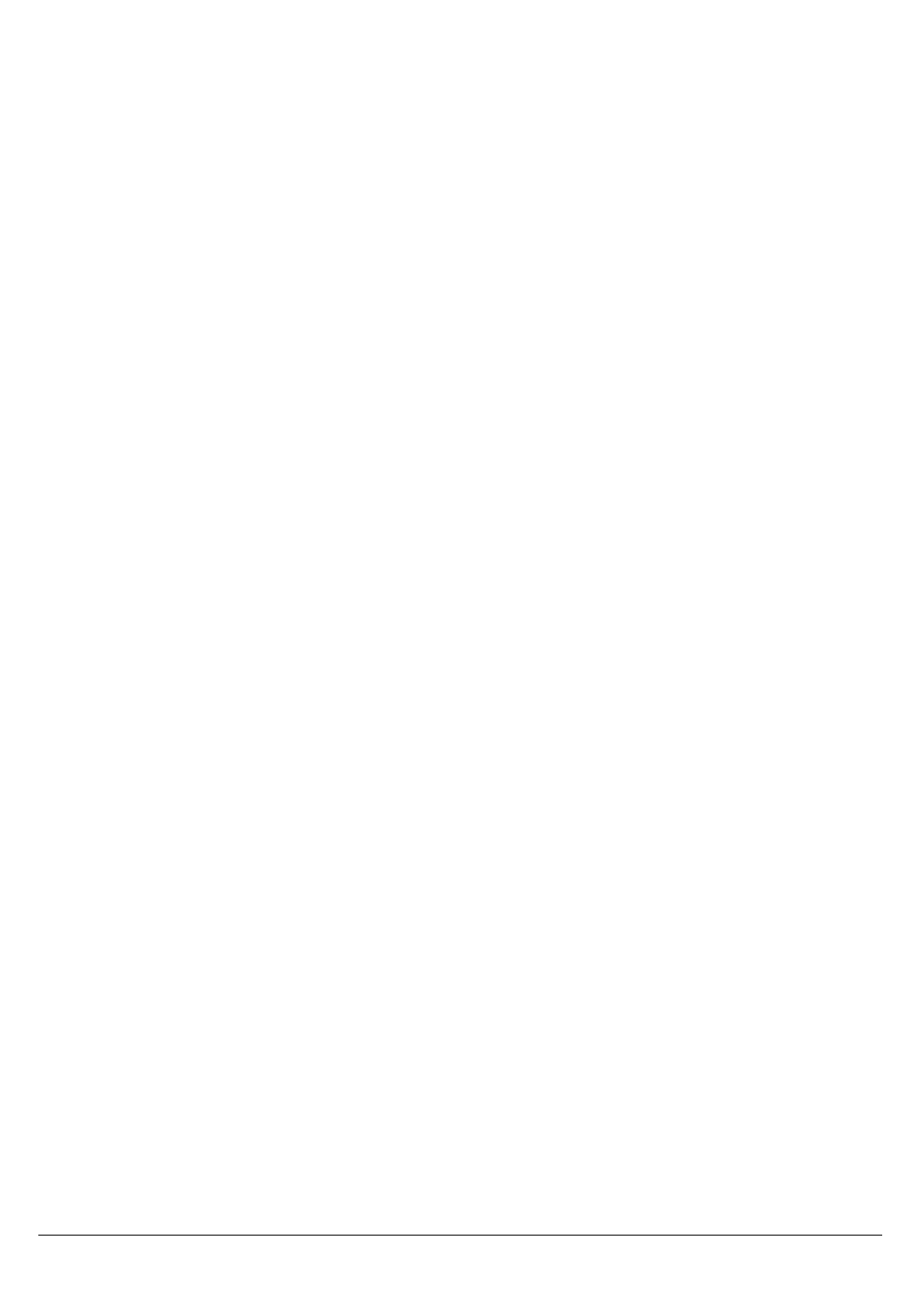# **ABOUT COLT**

Colt is Europe's leading information delivery platform, enabling its customers to deliver, share, process and store their vital business information. An established leader in delivering integrated computing and network services to major organisations, midsized businesses and wholesale customers, Colt operates a 21 country, 33,000km network that includes metropolitan area networks in 38 major European cities with direct fibre connections into 17,000 buildings and 19 Colt data centres.

In 2010, the Colt Data Centre Services business was launched to deliver innovative high quality modular data centres which are rapid to deploy and power efficient.

## **EXECUTIVE SUMMARY**

Colt supports a number of the Ofcom proposals to implement the necessary changes to the General Conditions (GCs) and the Universal Service Conditions (USCs). We also support the response submitted by UKCTA. There are a few additional areas we would like to raise with Ofcom that are specific to Colt:

- Colt operates one pan-European network and requires more detail on how in practice it could implement multiple, differing country requirements for network security and integrity. Such a requirement could become unduly disproportionate for Colt and therefore a more harmonised and pragmatic approach to implementation across large pan-European networks would be welcomed.
- Colt would like to see a wider review of the GCs to ensure absolute clarity on the Conditions we are operating under with a consistent set of regulatory requirements underpinning these. Wherever possible clear distinctions for CP's serving large business customers compared to residential and small business customers would be welcomed, along with considerations regarding proportionality.
- We note Ofcom's reference to the fact that some of the changes set out in the GCs are dependent on alterations to the legal framework. The Department of Culture Media and Sport has yet to publish the legal framework and therefore we are concerned that we do not yet have a comprehensive set of changes which we can assess and develop solutions for, if required, to meet the 25 May 2011 timeline.
- Colt operates in 13 European countries, each of which is currently undergoing transposition of the EU Directives. For Colt it is not only a question of complying with requirements for the UK, but also the other 12 countries in which it operates. Areas affected such as one day porting are likely to require further work on different processes operating in other countries. We therefore urge Ofcom to take a pragmatic approach in implementing such changes for 25th May 2011 deadline where it is necessary.

## **ADDITIONAL COMMENTS TO QUESTIONS**

As mentioned Colt fully supports the UKCTA response and has some additional points to make on several questions: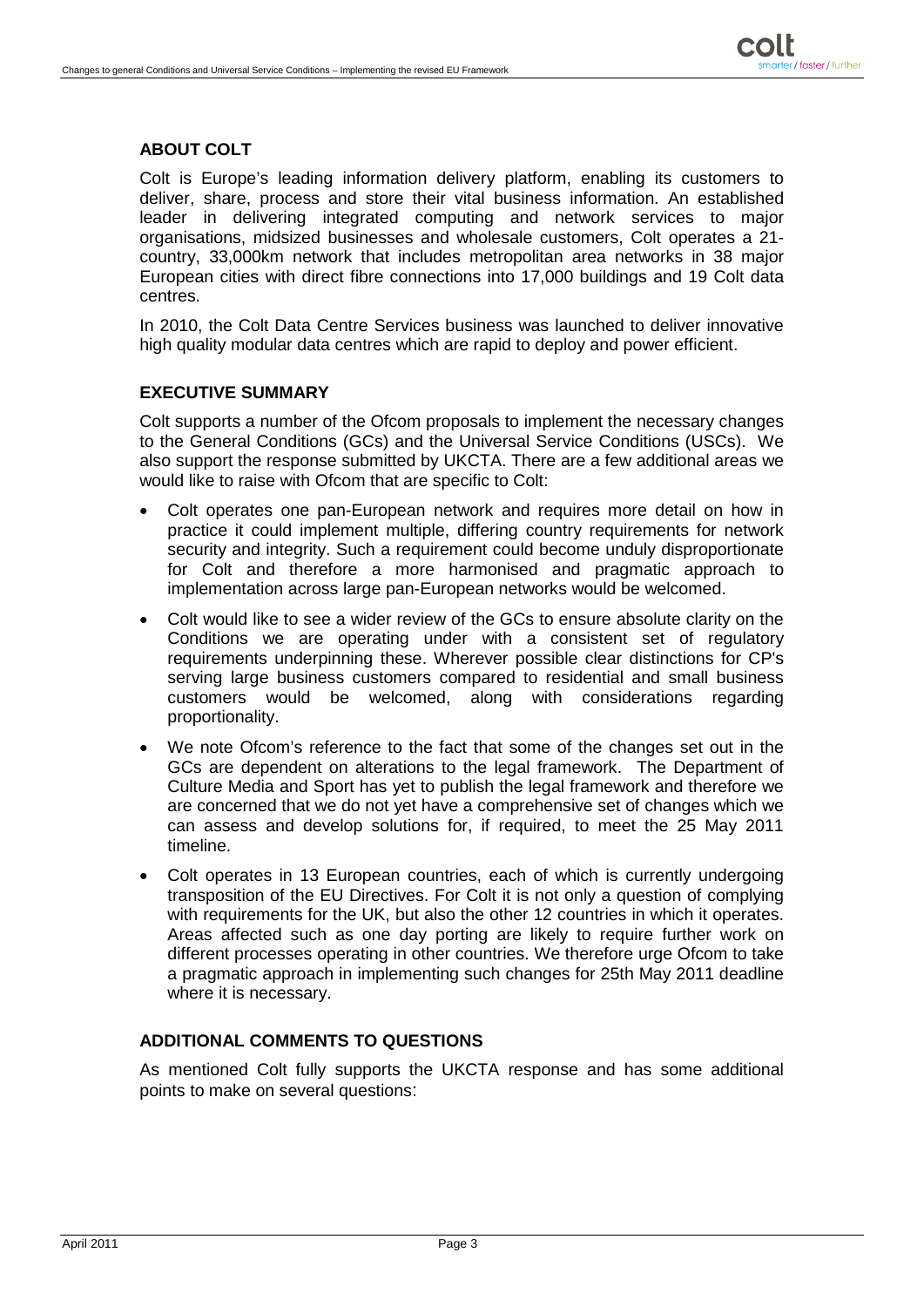### *Q3. Do you agree with our proposals to extend the requirements of GC3 beyond 'fixed locations' and to require CPs to 'take all necessary measures' to maintain their networks and services and access to emergency services?*

Paragraph 5.5 of the consultation proposes to remove the references to "fixed locations" for networks and services which will widen the definition of those bought into scope. Colt would like clarity as to whether the intention is now to make Virtual Service Providers responsible for the functioning of their networks and services given that Colt has relationships with such providers.

The revised Framework Directive includes new provisions relating to the security and integrity of networks and services (Article 13(a) and (b) of the FD). GC3 appears to comply with these requirements. Colt believes much more discussion and guidance is required around this area, for instance, how far should CPs go to "take all necessary measures to ensure the fullest possible availability…" (para 5.2 of the consultation)?. We would also suggest GC3 should only be applicable to those network elements which are within the direct control of the CP.

Colt has a pan-European network and is present in 13 countries. Implementing differing country security and integrity requirements specified by respective NRA's across one international network could become unduly disproportionate for Colt and we would like Ofcom to provide more guidance on this area.

#### *Q8. Do you agree with our proposals on conditions for transferring the rights of use of telephone numbers and also for granting their use for a limited period of time?*

Colt agrees with Ofcom's proposals on conditions for transferring the rights of use of telephone numbers and for the granting of use for a limited time period. However this may require some CPs to make changes to numbering allocation systems which could incur costs and time..

### *Q9. Do you agree with our proposals on the one working day requirement in relation to bulk mobile ports and in relation to fixed porting? If not, please explain why?*

Ofcom acknowledges that business customers consider it far more important that a successful port takes place at the time and on the date that they specify, to minimise risk to business continuity. The time and date that is specified by a business customer will be in excess of one working day because to ensure that business ports are successful, the losing and gaining providers need adequate time to conduct the necessary checks, line installation and testing. It is frequently the case that porting takes place out of office hours. It is therefore not feasible to undertake this initial work in one working day.

Colt welcomes Ofcom's statement (at paragraph 10.39):

*"Our interpretation of the Directive is that once an agreement to port has concluded, the one working day requirement must commence from that point. In relation to fixed porting, this point must necessarily be after the consumer protection/verification measures have been completed and any necessary line provisioning has taken place".*

It would be helpful if Ofcom made reference to the 'activation point' being triggered after the necessary protection/verification measures has been completed in relation to fixed single and multi-line ports when issuing its final statement.